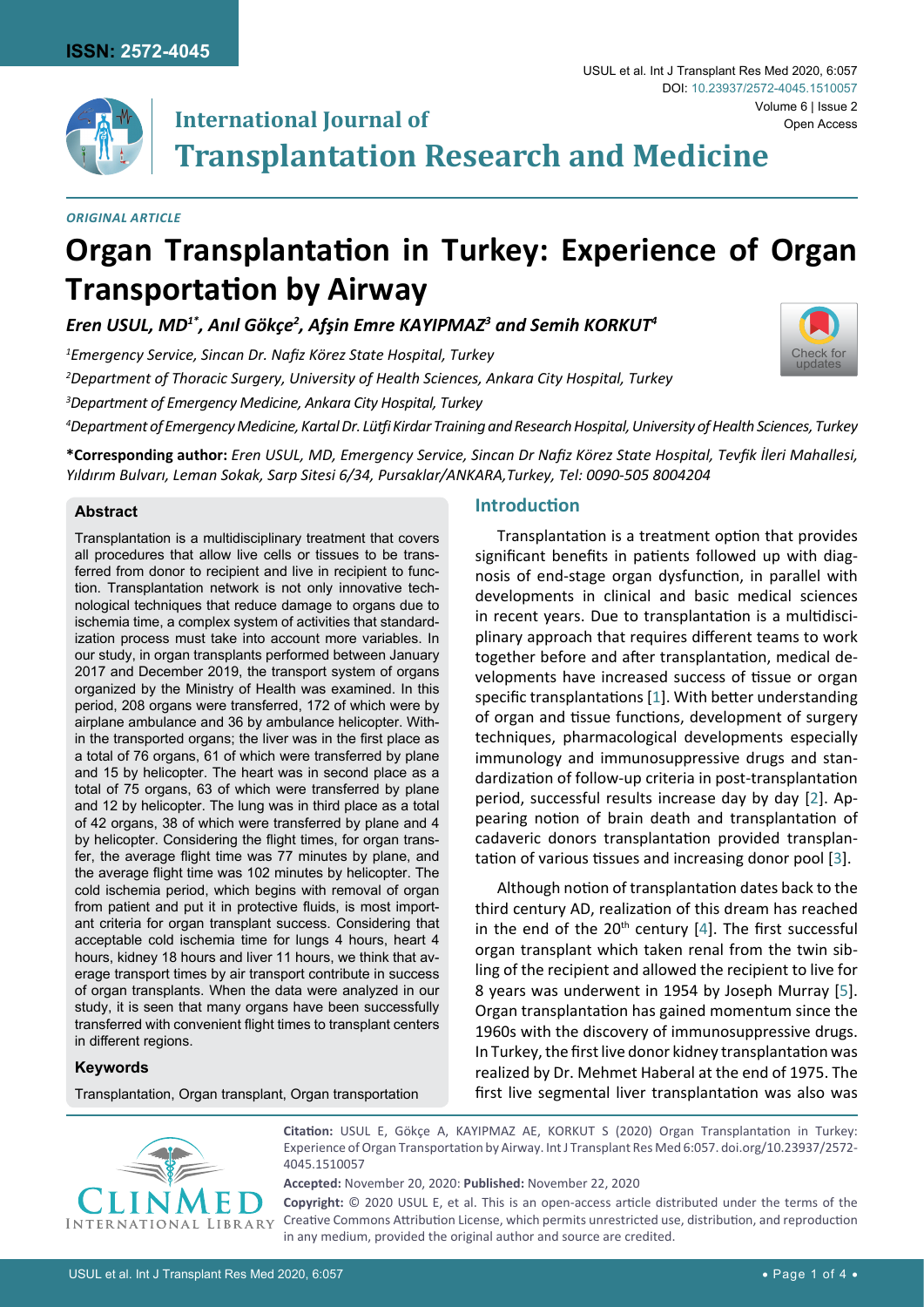realized by Dr. Mehmet Haberal in 1990 [\[6](#page-3-6)]. Although the first national law on organ transplants performed in 1979, transplantation centers established in the 1990s in Turkey. Nowadays, all organ transplantation centers and procedures controll by Ministry of Health. Information about transplantation numbers, donors and centers in the last 10 years may be found on the website of the Ministry of Health [\[1\]](#page-3-0). According to these data, there are 99 public and private organ transplants and 58 tissue typing laboratories which affiliated 9 coordination center and licensed in 31 cities in Turkey. Most centers are limited to solid organ transplantation kidney renal transplantation. 9 of organ transplant centers are located in Adana region, in Adana, Gaziantep, Kayseri, Kahramanmaras and Mersin. All of 15 centers in Ankara region are in Ankara, except for one center in Eskisehir. At coordination of Antalya; there are 3 centers in Antalya, 2 in Konya and 1 in Isparta. One of 5 centers in Bursa region operates in Balıkesir and one in Canakkale. Elazıg, Malatya, Sanlıurfa and Van organ transplantation centers are in Diyarbakır region. The centers in Erzurum and Sivas are under the control of Erzurum. Most organ transplantation centers are affiliated to Istanbul region and there are 43 centers. 3 centers in Kocaeli and centers in Tekirdag, Edirne and Adapazarı are also affiliated to Istanbul region. There are a total of 11 organ transplantation centers in Izmir region, one in Aydın, one in Denizli and one in Kutahya. Also, Trabzon organ transplant center is working at coordination of Samsun [[1](#page-3-0)].

Transplantation network is not only innovative technological techniques that reduce damage to organs due to ischemia time, a complex system of activities that standardization process must take into account more variables. [[7](#page-3-7)] Organ supply managementaims to design number and locations of centers, to plan, implement and control supply in an efficient and economically feasible method. Location of hospitals, location of transplant center, organs treated by transplant center, transportation institutions and transportation of patients to out of region centers are main variables to be considered [[8](#page-3-8)]. Cold ischemia time of organ is the most critical factor to consider. There is an inverse rate that relates time of organ was outside donor's body and chance of a successful transplant [\[9\]](#page-3-9). If transport time between hospital and transplant centers exceeds cold ischemia time, another transplant center must be located, otherwise transplant cannot be performed [\[10](#page-3-10)].

Scientific literature has focused on locating health centers or optimizing organ transplant supply chains. Integration is required between location of health centers and optimization of organ supply chain networks and provision of alternative transportation modes of due to time and cost [\[9\]](#page-3-9). Also, in literature it has not adequately referred uncertainties such as distribution of demand and supply in system, processing operating times and ischemic times.

Organ transportation by airway is essentially necessary for long distances and geographical reasons. Multimodal transport chain should be designed to provide aircraft that may operate independently of adverse weather conditions and to ensure temperature of storage unit safely monitored. Organ should be transported from donor hospital to the nearest airport and from airport to transport center by highway as soon as possible [\[11](#page-3-5)].

## **Materials and Methods**

In our study, in organ transplants performed between January 2017 and December 2019, the transport system of organs organized by the Ministry of Health was examined. Data such as organ types, flight duration, cities where donor located and transplant centers are included in the study.

Safety, quality, reliability, traceability, compatibility, efficiency of program and cost were observed when sending organs from donor hospitals to transplant centers. Air transport activities were assessed on basis of standards set country-wide. By road or air, with or without transplant team, it has been ensured that transfers were according to traceability methodologies, and also and standard conditions have also been provided in length and duration of transport.

Aircraft operated even under unfavorable meteorological conditions, cabin crew guaranteed 7 days and 24 hours operation and pilots with maximum flight experience were provided. In cases that there was not airport in the city where the organ donor was located, organ and transplant team arrived to the nearest airport by helicopter or land ambulance.

#### **Results**

In our study, data of organ transport by airway between January 2017 and December 2019 were examined. In this period, 208 organs were transferred, 172 of which were by airplane ambulance and 36 by ambulance helicopter [\(Table 1\)](#page-1-0).

Within the transported organs; the liver was in the first place as a total of 76 organs, 61 of which were transferred by plane and 15 by helicopter. The heart was in second place as a total of 75 organs, 63 of which were transferred by plane and 12 by helicopter. The lung

<span id="page-1-0"></span>**Table 1:** Number of organs transferred and distribution by years.

|                                    |                     | N           |                  | (%)          |
|------------------------------------|---------------------|-------------|------------------|--------------|
| Number<br>of Organs<br>Transferred | Plane<br>Helicopter | 172<br>36   |                  | 82.7<br>17.3 |
| Distribution by<br>Years           | 2017                | Plane<br>37 | Helicopter<br>17 | 26           |
|                                    | 2018                | 95          | 9                | 50           |
|                                    | 2019                | 40          | 10               | 24           |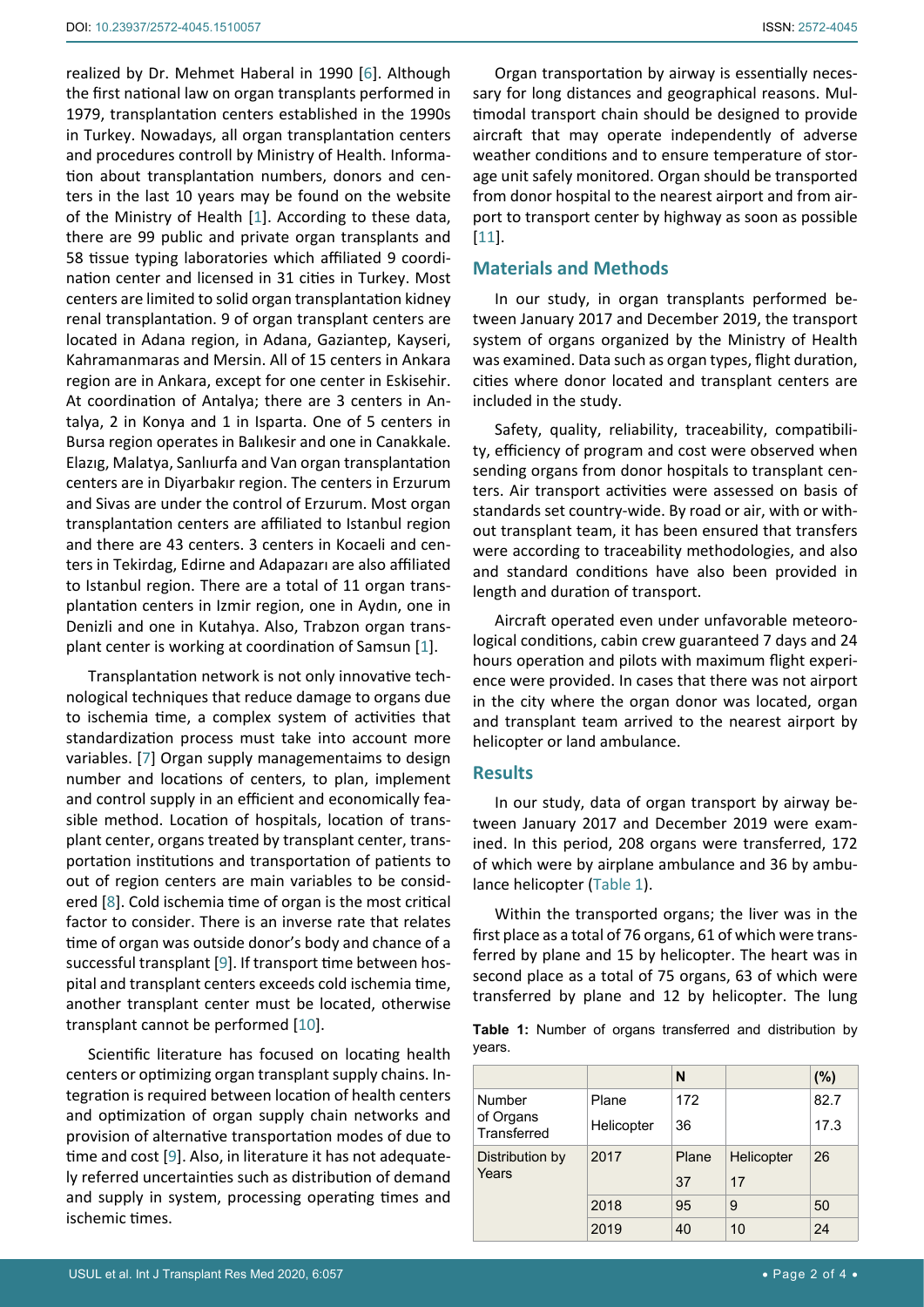| <b>Distribution of Organ</b><br><b>Transferred</b> |                 | Plane                    | Helicopter               | $\%$           |
|----------------------------------------------------|-----------------|--------------------------|--------------------------|----------------|
|                                                    | Liver           | 61                       | 15                       | 36.5           |
|                                                    | Heart           | 63                       | 12                       | 36             |
|                                                    | Lung            | 38                       | $\overline{\mathbf{4}}$  | 20.2           |
|                                                    | Kidney          | $\bf 8$                  | 5                        | 6.3            |
|                                                    | Cornea          | $\mathbf{1}$             | $\blacksquare$           | 0.5            |
|                                                    | Small Intestine | $\mathbf{1}$             | $\blacksquare$           | 0.5            |
| <b>Organ Transferred Centers</b>                   | Ankara          | 65                       | $\,6\,$                  | 34             |
|                                                    | Istanbul        | 48                       | $\,6\,$                  | 26             |
|                                                    | Antalya         | 19                       | $\overline{4}$           | 11             |
|                                                    | Malatya         | 17                       | 5                        | 10.5           |
|                                                    | İzmir           | $\bf 8$                  | $\overline{4}$           | 5.7            |
|                                                    | Erzurum         | 5                        | $\overline{4}$           | 4.3            |
|                                                    | Kayseri         | $\overline{c}$           | $\overline{\phantom{0}}$ | $\mathbf{1}$   |
|                                                    | Konya           | $\overline{c}$           | $\mathbf{1}$             | 1.5            |
|                                                    | <b>Bursa</b>    | 3                        | 1                        | $\overline{2}$ |
|                                                    | Adana           | $\mathbf{1}$             |                          | 0.5            |
|                                                    | Elazig          | $\overline{1}$           | $\sqrt{2}$               | 1.5            |
|                                                    | Gaziantep       | $\mathbf{1}$             | -                        | 0.5            |
|                                                    | Eskisehir       | $\mathbf{1}$             |                          | 0.5            |
|                                                    | Sanliurfa       | $\mathbf{1}$             |                          | 0.5            |
|                                                    |                 |                          |                          | 0.5            |
|                                                    | Diyarbakir      | $\overline{\phantom{a}}$ | $\mathbf{1}$             |                |

<span id="page-2-0"></span>

<span id="page-2-1"></span>**Table 3:** Average transferred times of organs.

| <b>Average Flight Time</b> |       | <b>Plane</b> | <b>Helicopter</b> |
|----------------------------|-------|--------------|-------------------|
| (minutes)                  |       | 77           | 102               |
|                            |       | Plane        | Helicopter        |
| According to Organs        | Liver | 84           | 107               |
| Average Flight Time        | Heart | 73           | 104               |
| (minutes)                  | Lung  | 66           | 91                |

was in third place as a total of 42 organs, 38 of which were transferred by plane and 4 by helicopter [\(Table](#page-2-0)  [2](#page-2-0)). There were only 1 cornea and 1 small intestine in all organ transport groups. We consider that the reason of low number of kidneys and corneas in all organ transport groups, there are many centers that successfully transplant these organs in different region of our country. In addition, we assess that carrying organs is important in lung, heart, and liver transplants, because of fewer centers.

Considering the flight times, for organ transfer, the average flight time was 77 minutes by plane, and the average flight time was 102 minutes by helicopter [\(Table](#page-2-1)  [3](#page-2-1)). These flight times included that return to transplant center with organ received by the transplant team. The cold ischemia period, which begins with removal of organ from patient and put it in protective fluids, is most important criteria for organ transplant success. Considering that acceptable cold ischemia time for lungs 4

hours, heart 4 hours, kidney 18 hours and liver 11 hours, we think that average transport times by air transport contribute in success of organ transplants.

## **Discussion and Conclusion**

Time is the most determining factor in transplantation. For example, it is known that organ functions optimally, if lung is transplanted within 4 hours, heart is 4, kidney is 18 and liver is 11 [[12](#page-3-11),[13\]](#page-3-12). Considering these periods, after organ donation is determined, medical coordinators should organize transfer of organ to target hospital by determining most suitable potential recipient. Studies in literature have shown that coordination between team that provide removal of organ and surgical team who perform transplant is insufficient, surgeon specialized in organ removal can not be provided, As a result, it causes transplantation process to be disrupted and transplant operation is not performed [\[11](#page-3-5),[13](#page-3-12)]. In addition, there is risk of damage to organ transported physically due to uncoordinated and this situation reduces success of transplant operations. Despite the fact that enblock removal during transplantation and various preventive medical treatments anddevelopment of *ex-vivo* methods, these prevention still do not eliminate need to move removed organ to transplant center as soon as possible. While organ damage is observed as 14% in organs removed and transplanted in same medical center, this rate rises to 29% in organs that transferred to different medical center [\[7\]](#page-3-7). For this reason,